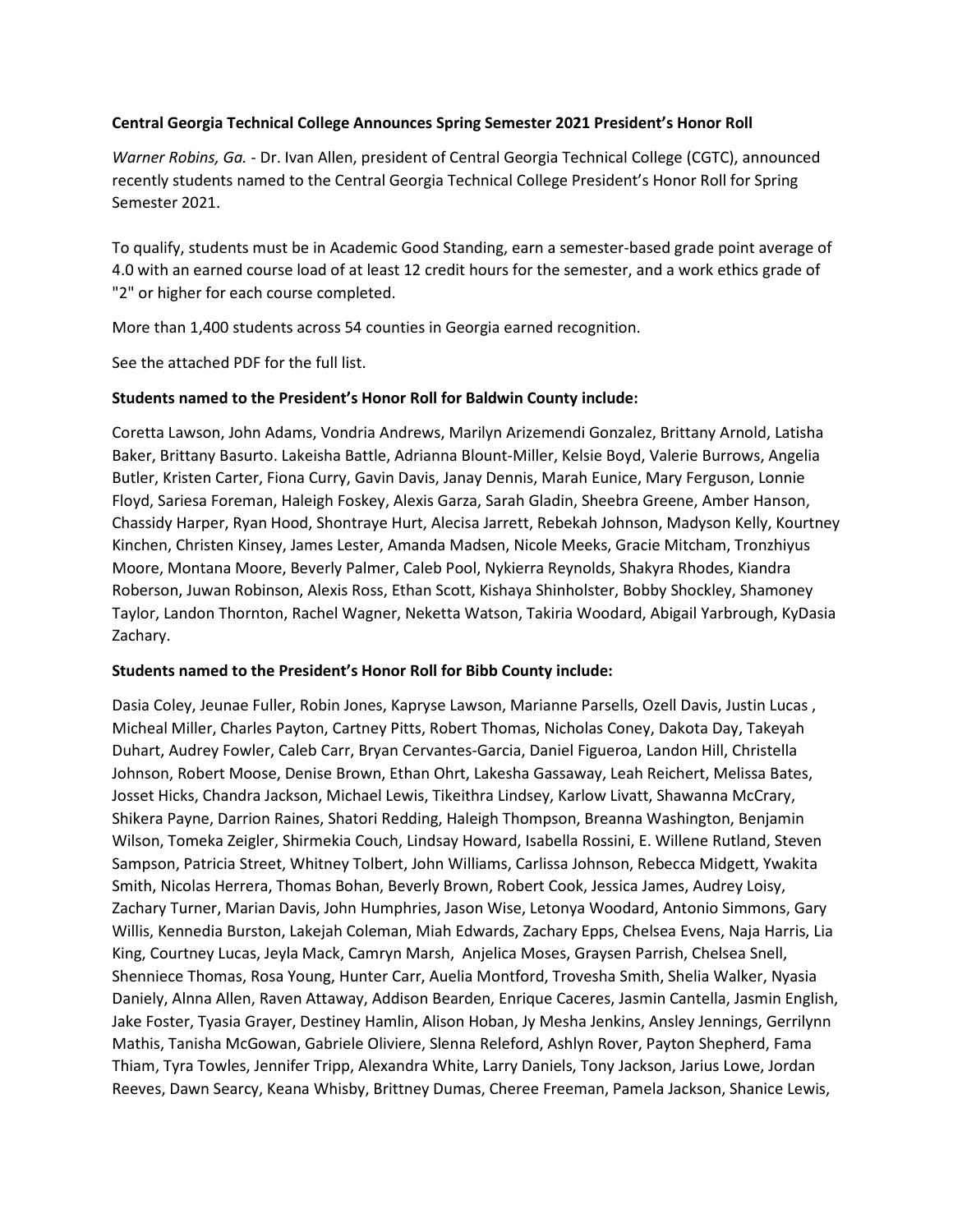Mckenzie Manns, Alexis Mays, Gracie Adkins, Sherly Mayotte, Marecia Weathers, Ciera Hall, Cinquez Watkins, Alivia Flexon, Hunter Horton, Kevin Smith, Jarvis Fennelle, Christion Taylor, Ashley Alexander, Maria Betty Bosse, Bonita Causey, Sarah Drury, Samantha Halpern, Jalyn Hickman, Rachel Holliday, Dominic Pierce, Kathleen Thomas, Mark Vance, Errol-Evikin White, Shantika Scott, Codie Brown, Imogene Patrick, Marissa Bonds, Justin Marsh, Vanderbilt Miller, Hunter Rogers, Michaela Ford, Joshua Mann, Benjamin Salter, Rondalyn Williams, Charles Grimes, Chandler Bohannon, Kieondra Bouie, Mariah Boyle, Emily Bruner, Shannon Causey, Traci Chapman, Akara Cornelius, Michelle Craig, Marvellous Erhenede, Kendra Evens, Deborah Ferguson, Donetta Fields, Jordan Findlay, Destiny Fuller, Maeghan Hudson, Naima Mahle, Kiameshia Miley, Deborah Olawale, Keyondra Smith, Heather Smith, Phlyicia Talbott, Morgan Watson, Matthew Tidwell, Kery Weiche, Bridgette Williams, Shelter Dean, Daisheana Turner, Brianna Wilburn, Brandon Battle, TeErica Bloodworth, Andrea Brown, Fatima Zahra Karmi, Elijah Deshazer, Nicole Brown, Steven Woodard, Logan Collins, Dona Wallman, Willie Jarrell, Kimsey Leverette, Caley Ellis, Brittany Lowe, Jonathan Phillips, Aleah Daniely, Angel Fossett, Jahsylon Gadson, Chelsey Graham, Jhannin Harvey, Aneshia Miles, Samar Mustafa, Nashawna Pounds, Tanesha Ray, Geraldine Shipp, Caroline Singleton, Jaden Spivey, Thorsha Stephens, Elizabeth Cancellieri, Alyssa Edwards, Rebecca Howell, Elizabeth Hulett, Kathryn Niegas-Harker, Savannah Nikirk, Taylor Osborn, Skyler Reed, Diamond Riggins, Samantha Rowland, Akeem Stevens, Kayla Wilhite, Grayson Williams, Maryam Yarahmadi, Casey Barlett, Gisselle Mock, Rachel Burke, Kristopher Peacock, Conner Bridges, Michael McFarling, JaQuavez Sands, Jackie Taylor, Zachery Williamson, Justin Tan, Bonnie Holloway, Catherine Hall, Chuc Nguyen, Sharlene Palmer, Jahanvi Patel, David Rodriguez, Dylan Yoder, Legacy Gibson, Sidney Adams, Twaneshia Banks, Sutarryl Poole, Robert Shepherd, Deontrice Delaine, Felecia Hargrove, Shaina Hendricks, James Reynolds, Jesse Sheffield, Emilio Montalvo, Sadaja Price, Rylen Estaban, Jan Andrae Ariola, Lynnette Grable, Timmeka Winters, Jordy O'Neil, Porschia Riggins, Destiney Mathews, Mikayla Leverette, Tiffany Hampton, Benjamin Caswell, Eric Smith.

#### **Students named to the President's Honor Roll for Bleckley County include:**

Annette Mack, Austin Jones Brandon Smith, Chloe Sanders, Cody Crittende, Dena Fournier, Franco Moreno, Hai Le, Jerrica Lockett, Joseph Spires, Karalynn Manning, Melissa Shearer, Micheal Dykes, Nicholas Mack, Nicholas Mack, Nicholas Alligood, Nicki Heath, Patrick Hill, Patrick Roland, Seina Darsey, Tracy Spires, Trinity Gilbert, Victoria Long, William Evens, William Giles.

#### **Students named to the President's Honor Roll for Bryan County include:**

Juanisha Black.

#### **Students named to the President's Honor Roll for Butts County include:**

Briana King, Carirsa Powell, Emily Nelson, Kaitlin Lynn.

#### **Students named to the President's Honor Roll for Camden County include:**

Brittany Forlader.

#### **Students named to the President's Honor Roll for Chatham County include:**

Justin Jackson, Marco Lopez.

#### **Students named to the President's Honor Roll for Cherokee County include:**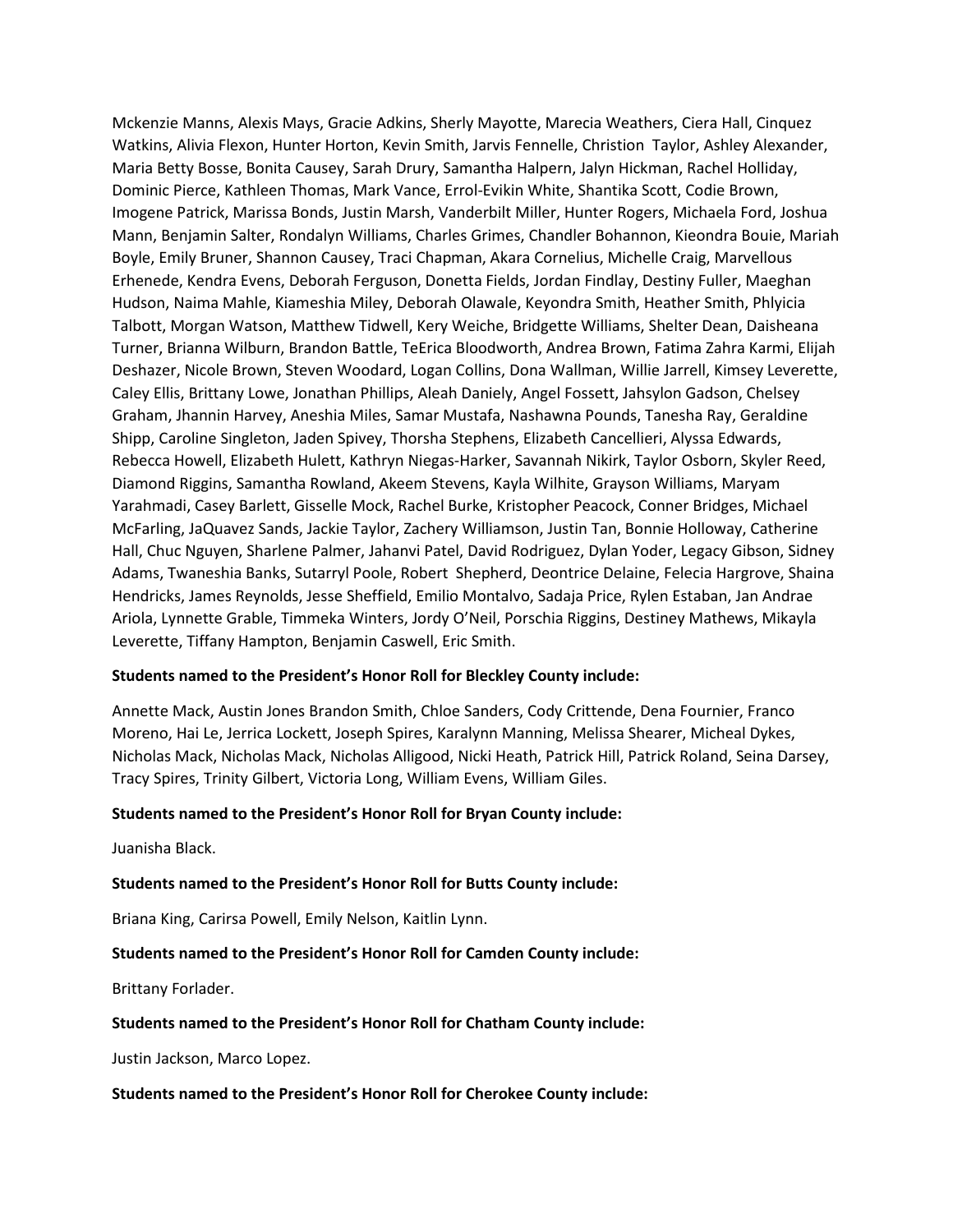#### Sydney Weidner.

### **Students named to the President's Honor Roll for Clarke County include:**

Samiha Rittenberry.

### **Students named to the President's Honor Roll for Clayton County include:**

Avanna Tate, Daniel Moctezuma Salaz, Duc-Cong Tran, Hassan Forna, Jore Chumbley, Kenny Tran, Matthew Ryan.

### **Students named to the President's Honor Roll for Cobb County include:**

Emery Eisenhauer.

# **Students named to the President's Honor Roll for Columbia County include:**

Casey Rowland.

### **Students named to the President's Honor Roll for Coweta County include:**

Jeffery Sargent, Jordan Welch, Nathan Crouch.

### **Students named to the President's Honor Roll for Crawford County include:**

Apryl Walker, Ashley Hall, Ashley Dunlap, Carolyn Larson, Charlie Harris, Chelsea Jackson, Christina Kelley, Dylan McMinn, Emily Foust, Johnathan Adams, Joshua Harris, Magnolia Walker, Marcie McPherson, Melissa Wood, Melvin Smith, Michael McMinn, Racheal Hortman, Susan McMinn, Terrance Gibson, Tiffany Adams.

#### **Students named to the President's Honor Roll for Crisp County include:**

Andrew Allison, Baily Nipper, Hannah Milikin, Shanyla Mckever, Tara Ray.

# **Students named to the President's Honor Roll for Dekalb County include:**

Chanelle Smith, Damian Prigeon.

#### **Students named to the President's Honor Roll for Dodge County include:**

Kimberly Carr, Mason McDowell, Shelly Barton, Stephanie Treadwell, Taylor Bryan.

#### **Students named to the President's Honor Roll for Dooly County include:**

Angela Gordon, Defemya Morgan, Isaac Jones, Jacqueline Lerma-Cardenas, Jacqueline Mathis, Megan Andrews, Rachel McCleskey, Stacey Hall.

#### **Students named to the President's Honor Roll for Dougherty County include:**

Taylor Gilliam.

#### **Students named to the President's Honor Roll for Emanuel County include:**

Dynesha Brown.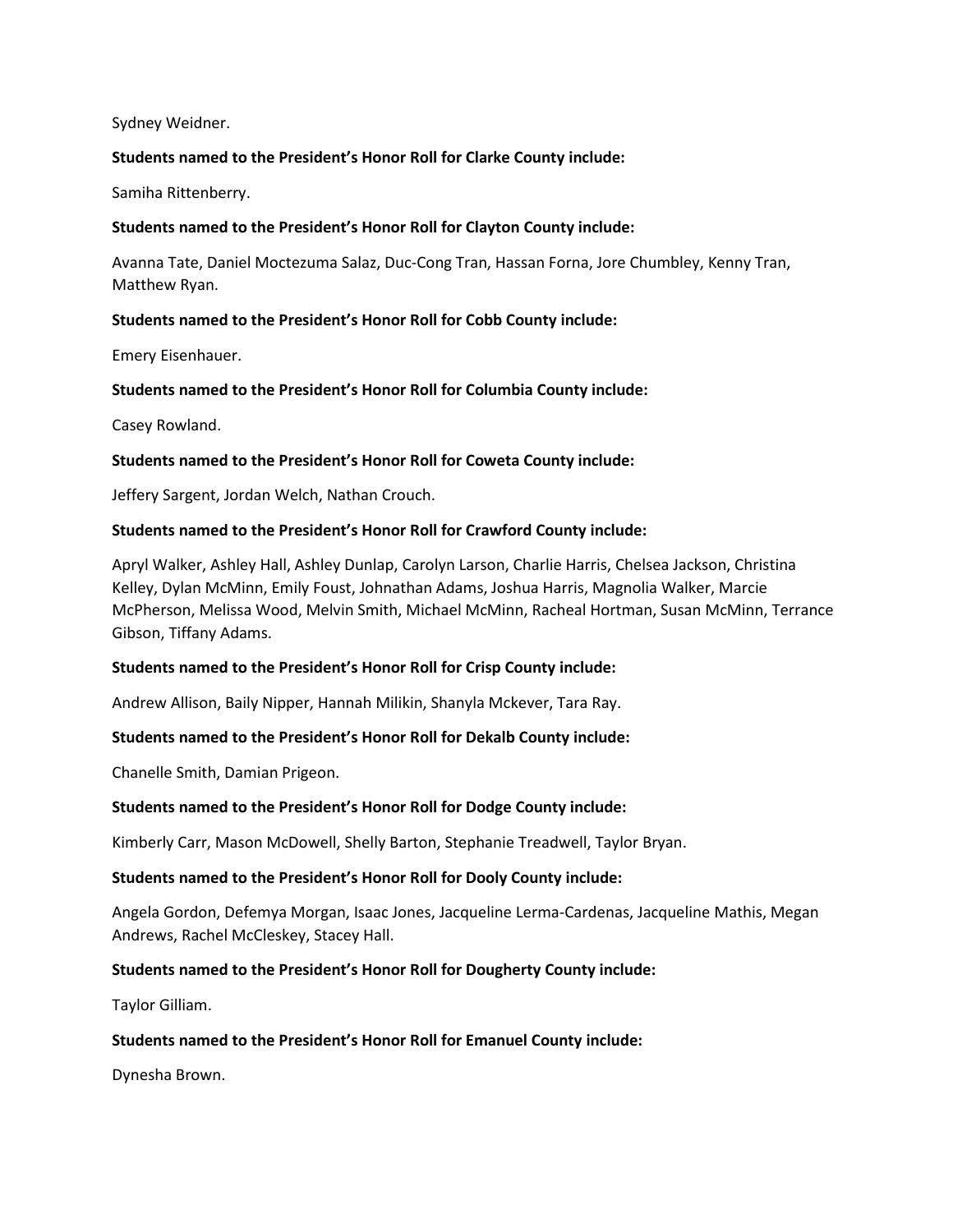## **Students named to the President's Honor Roll for Fayette County include:**

Courtney Uche, Kelly Bennett.

### **Students named to the President's Honor Roll for Forsyth County include:**

Alexandria Mitchell, Monet Porzio.

### **Students named to the President's Honor Roll for Franklin County include:**

Stevi Stephens.

# **Students named to the President's Honor Roll for Fulton County include:**

Chiqulla Reynolds, Kevin Forbes, Shaquhaun Walcott.

# **Students named to the President's Honor Roll for Greene County include:**

Kathryn Leach.

### **Students named to the President's Honor Roll for Gwinnett County include:**

Dong Sin, Eva Latsis, Forrest Umshler, Justin Spencer, Karson Smith, Kendall Piccolo, Keyshawn Thomas, Kielle Rey, Margaret Plunkett, Mohamednur Husien, Shalom Osoba, Truitt Spencer.

### **Students named to the President's Honor Roll for Glynn County include:**

Karen Gatch.

# **Students named to the President's Honor Roll for Hall County include:**

Joshua Flores, Luis Alvarado.

# **Students named to the President's Honor Roll for Hancock County include:**

Denzel Glover, Eula Edwards, Katina Heath.

# **Students named to the President's Honor Roll for Harris County include:**

Adam Sokoloski, Brandon Zalewski.

#### **Students named to the President's Honor Roll for Henry County include:**

Adam Ali, Allison Ramsey, Annuar Martinez, Ashley Stringer, Brandon Neumann, Casey Jones, Davis Bell, Ernest Valentin, Holli Dorminy, Jacob Graham, Jacob Hesselbach, Jaret Hellinger, Jose Rodriguez, Keely Meadows, Madison Webb, Marlon Gaskin, Sara Reed, Sarah Woodcock, Savannah Stewart, Sherrice Lovett, Stephen Graham, Stephen Quigley, Taylor Reinert, Taylor Green, Virgil Kowalczyk, William Stringer.

#### **Students named to the President's Honor Roll for Houston County include:**

Abigail Sipps, Abigail White, Abigail Ogden, Adam Griffin, Ahmad Carter, Akeria Harris, Alan Pekny, Alejandra Evens, Alexander Odom, Alexis Ryals, Alexis Carlson, Alexus Jackson, Alicia Holmes, Aliya Loos, Allan Reaves, Allison Canceran, Alondra Jimenez, Alyssa Besselman, Andrew Alfeche, Andrew Marks, Andrew Kakritz, Andy McCrary, Angelica Davis, Ania Heron, Anissa Beddingfield, Anita McDonnell,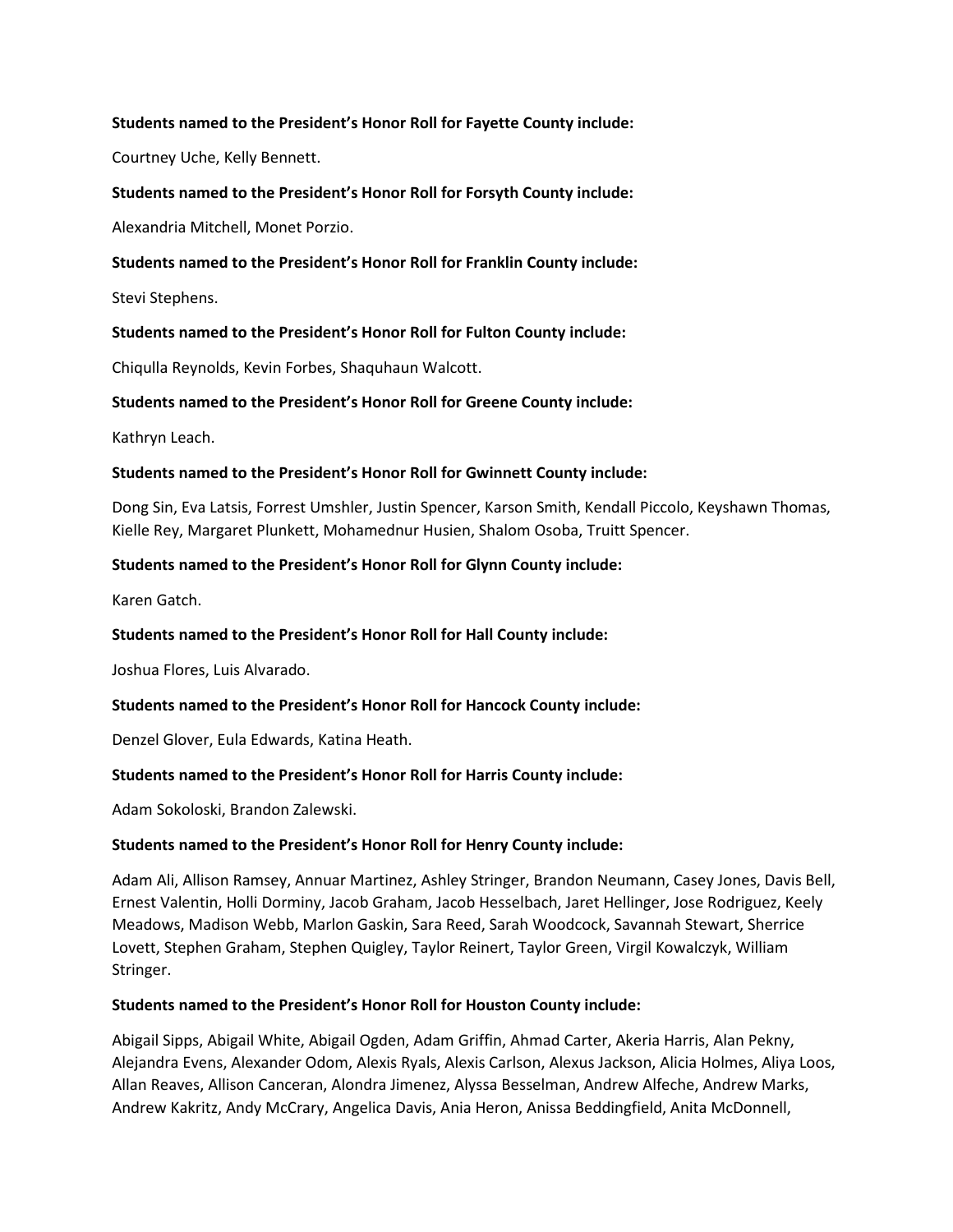Antonio Casanova, April Posey, Apryl Lemonie, Aryanna Harris, Ashell Davis-Phillips, Ashley Kemper, Ashley Bacon, Ashley Dube, Ashley Ringer, Ashley Wedincamp, Ashley Sandlin, Ashlie Nicole Peyton, Aspyn Oliver, Aubrianna Alderman, Austin Hunt, Autumn Stephens, Barbara Corrales, Barbara Smith, Barry Smith, Benaiah Chin-A-Young, Bethany Hill, Blake Floyd, Blake Floyd, Blake Kemp, Brandon Barnes, Brandon Rodgers, Brandon Bill, Brantley Stone, Brayan Jimenez, Brea Nightingale, Brenda Serrato, Brian Bellinger, Brain Noell, Brianna Williams, Brianna Giles, Brittany Williams, Brittany Barrie, Brittney Bowman, Bruno Grosskopf, Bryan Johnson, Bryon Quinquinio, Caleb Bohannon, Caleb Dekker, Calistia McCaughin, Cameron Craven, Cameron Caldwell, Carl Jackson, Carlus Brown, Casey Denton, Casey Ordoyne, Cassandra Clement, Cassidy Pope, Catherine Connor, Catina Ervin, Cayvon Blye, Chancie Grondin, Chase Ashley, Christian Hand, Christian Tribble, Christina Urie, Christine Carnell, Christine Carrillo-Abalos, Christine Gilley, Christopher Dowell, Christopher Piquette, Clement Wisse, Clementina Penalabrada, Cody Jaglowicz, Colleen Moore, Connie Rollyson, Connor Bookout, Cory Sellers, Crystal Lackey, Crystal Fowler, Crystal Evens, Curtis Hicks, Cynthia Pace, Daffeney Hollis, Dakota Lowe, Dalton Callis, Dalyn O'Brien, DAmber O'Neal, Damian Mercado, Daniel Mehefko, Daphine Smalls, De Leashia Smith, Dean Adams, DeeAnna Watson, Demonica Danielly, Deshaun Bailey, Desiree Gilbert, Destani Loggins, Destini Castoral, Diandre Hightower, Diane Hamilton, Dillian Jarvis, Dina Gainey, Diseree Fuller, Dominequa, Reynolds, Donnie'A Wedges, Donovan Underwood, Douglas Becker, Dreyous Stacher, Dustin Hinton, Dustyn Ferguson, Dylon Hibbard, Ebony Reed, Elia Sani Kermani, Elizabeth Serinis, Elizabeth Phillips, Elizabeth Vogh, Eloida Ortiz Arquinigo, Emily Ortiz Arquinigo, Emily Rozier, Emily Mills, Emily Beasley, Eric Frizzell, Eric Walsh, Eric Conrad, Erica Steele, Erica Wich, Erika Crum, Esther Ficklen, Ethan O'Leary, Fabian Velazquez, Faith McDade, Fidel Correa Hernandez, Folashade Adebambo, Frank Adams, Frankie Johnson, Gabriel Mooney, Garrett Childress, Gary Gullie, Gavin Snook, George McCoy, Gerald Wynn, Grace Harrison, Grace Justice, Grace Peterson, Gracie Mcnure, Grayson Mosely, Gregory Larramore, Guadalupa Ruiz, Haliee Ingram, Haley Boan, Haley Reed, Haley McCarty, Haley Wilder, Hannah Perterson, Harold Colon, Hayden Bright, Heather Glasscock, Heather DeLoach, Heather Manley, Heidi Harbuck, Holly Vincent, Htwar Meh, Jacob Maldonado, Jacob Byington, Jacob Schilbach, Jada Marshall, Jaimee Griffin, Jakira Simmons, Jalan Ross, Jamaria Thomas, James Steese, James Land, Jametrail Baldwin, Jami Stoltz, Jamicah Hunter, Jamie Case, Jamie Harrison, Jana Jordan, Janet Starley, JanneLauren Torres, Januari Biddle, Jared McGukin, Jasmin Davis, Jasmine Razor, Jasmine Girdner-Whimbley, Jason Do, Jaylene Kerr, Jason Do, Jaylene Kerr, Jazmine Brown, Jean Middlebrooks, Jeanette Walton, Jeffery Cumbie, Jennifer Robinson, Jennifer Greer, Jennifer Striggles, Jenniffer Horger, Jeremy James, Jerry Daniels, Jessica Vocke, Jessica Paige, Jessica Lewis, Joel Fruge, John McCrary, John Dykton, Jonathan Hatcher, Jonathan Spratling, Jordan Toms, Joseph Miller, Joshua Johnson, Joshua Bell, Joshua Turner, Joshua Seligman, Julie Schumacher, Julissa Green, Karen Seabolt, Karla Buford, Kate Cartwright, Katherine Kim, Katherine Parrish, Kathleen Leverett, Kathleen Wright, Kate Beam, Katie Dooner, Kavista Brinson, Kayla Huggins, Kayleigh Houchin, Kelly Magana, Kelly Hancock, Kena Brown, Kendall Price, Kenneth Nichols, Kerissa Krirat, Kinara Wallace, Kirstin Weaver, Kristi Parrish, Kristy Kalmbach, Kristy Kronberg, Krystle Williams, Krystle Glover, Kylah Urban, Kyle DeLeon, Kyle Kinsey, Kyle Whatley, Kylie Wise, LaChandra Crane, Lacie Crow, Lacy Giles, Lacy Wilson, Lahayla Sommer, LaKeisha Hale, Landon Vaughn, Laquae'Zion Duncan, Lasandra Anderson, Lashell Jordan, Latoya Shumphard, Latrail Turner, Laura Hay, Laura Woodstock, Laura Galan, Leah Hancock, Leaton Jenkins, Leigha Francois, Leneva Woodford, Leondra Brown, Levi Smith, Lexi Allston, Lise Gains, Lisa Troxell, Logan Ramey, Lynnette Hill, Madison Grant, Makayla Knight, Makayla Leach, Marco Tosolini, Margie Freeman, Maria Olan Lopez, Maricel Stanford, Maria Roberts, Maris Ware, Marisa Watson, Martin Will, Mary Rodriguez, Mary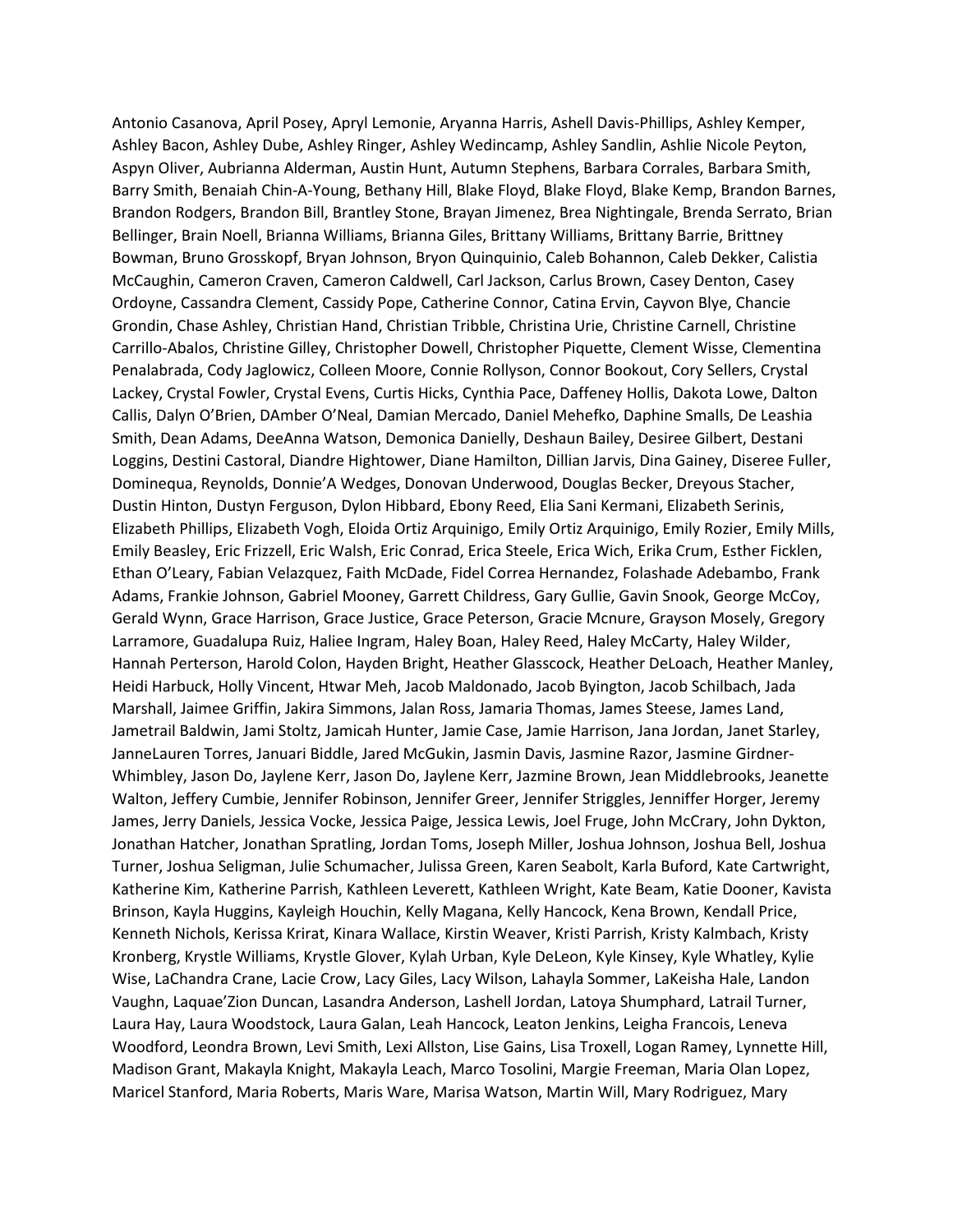Radford, Matthew Hamilton, Matthew Vandergrift, Megan Isom, Megan Evors, Melanie White, Melba Olgetree, Melinda Tucker, Melisa Young, Melissa Newsom, Melissa Hatcher, Melissa Smith, Melissa Struck, Meredith Overcash, Merrie DeJeet, Michael Montgomery, Michael Wilke, Michael Jones, Michael Moore, Michelle Whitfield, Michiyo Hannaford, Migdalia Place, Milagros Reyes-Mendiola, Minh Thu Nguyen, Miranda Adrian, Mitchell Long, Morgan Flowers, Mukund Patel, Najava Hughes, NaQuasha Owens, Natalie Harris, Nathan McCord, Nathanael Whitehurst, Nicholas Gunter, Nichole Taylor, Nicole Moore, Octavia Worthy, Oliva McLemore, Oneshia Walker, Ostell Roberson, Pamela Allen, Patience Varnum, Patricia Davidson, Patrick Garrick, Paul Harkness, Paul Hutcheson, Paula Simpson, Pauline Tate, Payton Johns, Payton Parks, Peyton Lowe, Philip Jarquio, Qaila Cainion, Raena Fegurgur, Raven Bissette, Ravi Ahir, Ray Ewings, Rebecca Firkin, Rebecca Bingham, Rebecca Compton, Rebecca Compton, Rebecca Kight, Rebekah Evens, Reginald Postell, Richard Webster, Richard Williamson, Robert Leever, Robert Zwitch, Robert Hutchinson, Robert Gordon, Robert Reed, Romania Carie Manaloto, Ronnie Lumm, Rosemary Goolsby, Sabrica Hawkins, Sabrina Meyer, Samantha Fetterrolf, Samantha Munger, Samuel Griffin, Samuel Ballard, Santina Pagano, Sara Stiles, Sara L. Alexander, Sarah Whitby, Sarah McCall, Savanna Lyle, Savannah Huppmann, Savannah Hernandez, Scarlett Sears, Sean Mitchell, Sean Krakoski, Selene Evens, Setarvin Jackson, Shannon Gibbs, Shantasia Mumphery, Shantrel Coleman, Shauna Boydston, Shauna Ayers, Shawanda Nelson, Shawn-Michael Alsager, Shawn-Micheal Dixon, Sharee Henderson, Sherena Faniel, Sheri Lester, Sheridan Godbee, Sheryl Pennington, Shylena Bair, ShyMia Lewis, Sierra Taylor, Sierra McAlister, Skylynn Holden, Soo Lee, Stephanie Wagner, Stephanie Mccray, Stephen Ball, Steven Carter, Steven Williams, Summer Dallas, Summer Houghtaling, Tamarco Head, Tamera Young, Taneshia Jordan, Tanise Madison-Nieves, Tara Askew, Taran Upshaw, Tarone Smith, Tatiana Watson, Tayana Hill, Tayeler Fambro, Taylor Dykes, Taylor Wills, Taylor Jonier, Taylor Johns, Taylor Daniel, Taylor Carter, Taylor Gomes, Tenisha Stubbs, Thanh Huynh, Tierra Dupree, Tiffany Beckford, Timothy Jones, Tina Morgan, Tiyannah Allen, Todd Bumgardner, Tomeka Salter, Tonja Lee-Jordan, Tonya Johnson, Tonyette Williams, Tracy Pickering, Tracy Landeros, Trevor Greer, Tri Tgien Nguyen, Trina Stewart, Tristen Mosley, Troy May, Trung Nguyen, Tyler Braswell, Tyler Kitsko, Tyler Noles, Tyresha Madison, Tyronica Taylor, Umar Farooq, Valerie Maddox, Valeria Quakenbush, Van Nguyen, Vanessa Hankinson, Vibiana Gonzalez Arenas, Vulinabahen Soni, Whitney Cochran, Whitney Cochran, Whitney Costello, Whitney Riddle, William Gassett, Winnie Nailor, Yahel Figueroa Ramirez, Zachory Douglas.

#### **Students named to the President's Honor Roll for Jasper County include:**

Clinton Lavaughn, Courtney Fritz, Donovan Sparks.

#### **Students named to the President's Honor Roll for Jones County include:**

Aaron Payne, Amanda Worthington, Amber Hopper, Amy Grimes, Anna Bullington, Ashley Singleton, Ashley Ackerman, Callieanne Bartlett, Carlee Booth, Charlotte Gantt, Christian Houston, Christopher Gabriel, Chyna Gasaway, Cynthia Harris, Davien Shinholster, Dawn Johnson, Dwight Rowland, Elizabeth Oliver, Emmalee Hughes, Emmaleigh Randolph, Glenn Ford, Haley Tanner, Hunter Johnson, Indya Richardson, Jacquez Williams-Sampson, James Cubit, Jenmy Simon, Joanna Daugherty, Josh Taylor, Joshua Lusk, Katelynn Greene, Kristi Rock, Kyle Owen, Lillian McGalliard, Linda Collins, MacKenzie Churchwell, Macy Dupree, Madisyn Hammond, Marcus Hill, Mckenna Ford, Melodie Harper, Miranda Baughcum, Morgan Black, Natalie Tinson, Olivia Jackson, Olivia Brown, Sarah Peterson, Sarah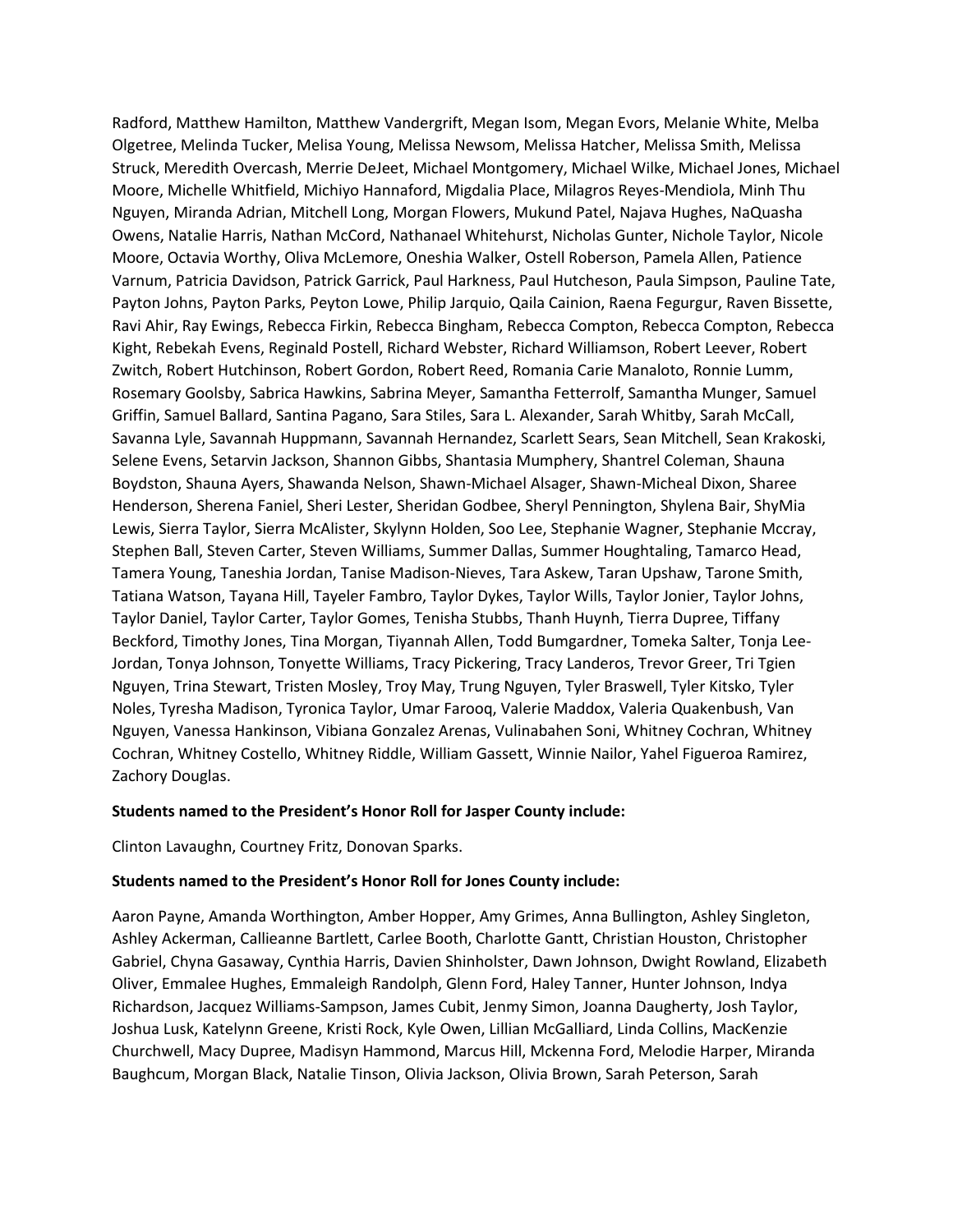Hawthorne, Shamari Johnson, Stephanie Cochran, Stephanie Jackson, Storm Walker, Tiffany Ransom, Tommilisa Chapman, Tucker Hogan, Tyler Maddox, Usher James, William Worthington.

# **Students named to the President's Honor Roll for Lamar County include:**

Peyton Mcpherson.

### **Students named to the President's Honor Roll for Laurens County include:**

Alondra Mann, Anna Justice, Danielle Keene, Kala Scott, Latovia Russell, Micheal Brown, Miranda Collins, Tameka Nails, Tanisha Connon.

### **Students named to the President's Honor Roll for Lee County include:**

Robyn McIntyre.

### **Students named to the President's Honor Roll for Liberty County include:**

Joel Epperson, Khalil Shamshoum, Ramon Moreno, Vincent Diego.

### **Students named to the President's Honor Roll for Long County include:**

Brian VerStrate, Mark Walters, Todd Caudle.

### **Students named to the President's Honor Roll for Lowndes County include:**

Gail Little, Mikyla Woods.

#### **Students named to the President's Honor Roll for Macon County include:**

Antiliyah Corley, Brianna Nedd-Rice, Caitlyn Harbage, Destiny Dunlap-Lewis, Jasmine Passmore, Makayla Carter, Miranda Brake, Patrick Broadus, Quionne Lucas, Sonya Martin, William Martin.

#### **Students named to the President's Honor Roll for Marion County include:**

Dwanna Carter.

#### **Students named to the President's Honor Roll for Monroe County include:**

Aaron George, Allison Schwartz, Alyona Thompson, Amanda Paradis, Anne Barnes, Benayah Hawkins, Brandon Klepsig, Brandon Mullis, Brett Boone, Celeste Chaney, Chasity Smith, Chole Neff, Chris Waller, Damin Meskis, Derriana Smith, Gabrielle Phillips, Gloria Skipper, James Hogg, Joesef Hern, Justin Goddard, Kaitlin Hill, Kayla McDearis, Kristy Rollins, Lacey Humphrey, Laura Toman, Laura Garner, Lindsay Martin, Lyndaiga Bloodser, Michael Hudson, Michael Fagans, Michelle Crosson, Nicholas Mccoy, Rachel Brown, Samantha Penamon, Sandra Mitchell, Shelby Demos, Summer Tisdale, Taylor Harris, TeErica Mays.

#### **Students named to the President's Honor Roll for Muscogee County include:**

Daniel Hart.

#### **Students named to the President's Honor Roll for Newton County include:**

James Pulliam, Jessica Chaffin, Joseph McCullough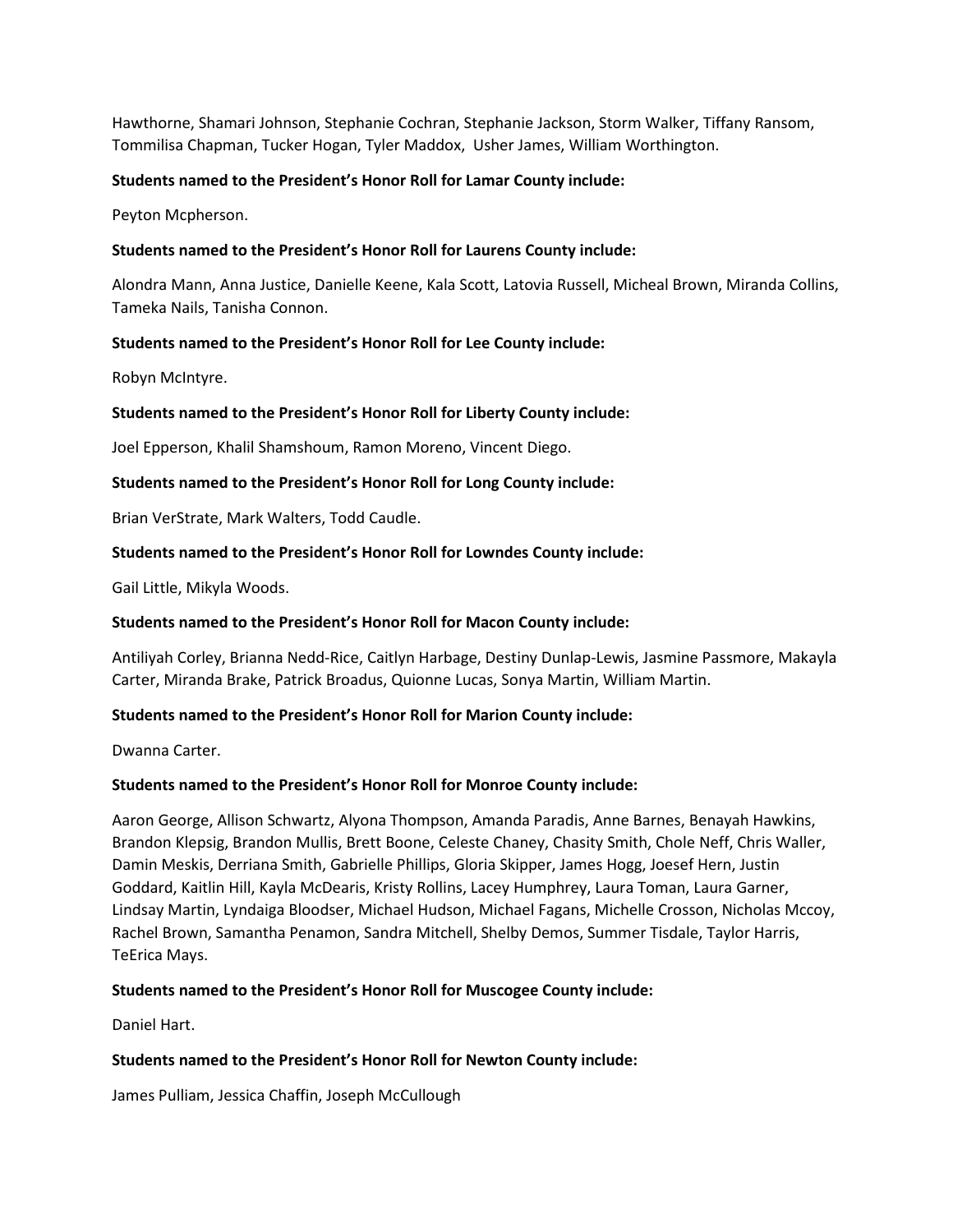# **Students named to the President's Honor Roll for Out-of-State County include:**

Arturo Colin, Brandon Ruprecht, Brandon Cross, Brandon Sieben, Brylee Spencer, Caleb Grote, Cameron Burns, Christian Dominguez, Dakota Bowen, Dalton Smith, Daniel Balboa, Davaughn Johnson, David Weeks, Garrett Baker, Gun Pak, Harrelsen Nez, Hunter Dillan, Jacob O'Dell, Jeffery Benson, John Dougherty, Jonathon Parker, Jose Rivera, Joshua Nickles, Joshua Nickles, Joshua Genthner, Juan Jose Aponte, Juan Paulo Manzano, Kade Hesler, Kelcy Telles, Kyle Trammell, Logan Markette, Matthew Novakowski, Matthew Lang, Matthew Stinson, Michael Fernandez, Michael Gomez Castillo, Nathan Skawinski, Patrick Hill, Samantha Pregel, Scott Gagliano, Semaj Tarver, Shelby Miller, Yungfeng Ji, Zackary Little.

# **Students named to the President's Honor Roll for Peach County include:**

Abigale Matthews, Alek Carter, Alexis Halligan, Anasha Owens, Andres Contreas, Anglelina Cliché, Ankeithian Howell, Antwoneshia White, Ardranique' Rumph, Ashlee Burkett, Brandon Deese, Brandyn McCrary, Brian Barlow, Carina Barajas, Cassandra Gary, Charlee Page, Chole Freyer, Chole Bramlett, Christina Graham, Christopher Joiner, Danielle Nobles, Darrin Simpson, Derrius Willis, Elaine Sims, Elijah Rouse, Erika Richardson-Bonilla, Ghenet Ghebreamlak, Hakeem Glover, Heather Deal, Hector Paidilla-Velasco, Hollie Tharp, Jacob Lavender, James Peacock, Jasmin Hicks, Javen Dawson, Jesus Tejeda, Jonathan Calhoun, Jose Landeros, Kaitlyn Compton, Katelyn Stevenson, Keena Wiggins, Kelli Manson, Kheyana Henton, Lakesta Rumph, Lauren Surles, Lauren Vargas, Leslie Hamm, Lorena Perez, Lotania Driskell, Luis Rojas, Madeline Peterson, Madisyn Pressley, Maria Orozco, Maria Hill, Michael Myrick, Nancy Smith, Nico Muhammad, Purvey Smith, Richard Hall, Robert Marinez, Rosalinda Rostro, Rosalyn Stevens, Ryan Reeves, Sarah Howie, Savannah Coffelt, Sharia Stripling, Sheryl Barecky, Timothy Waterman, Travis Massey, Tyler Peyton Lore, TyQuan Adams, Valerie Logan, Viola Smith.

# **Students named to the President's Honor Roll for Pickens County include:**

Emerald Beery.

# **Students named to the President's Honor Roll for Pierce County include:**

Stephaine Head.

# **Students named to the President's Honor Roll for Pike County include:**

Alyssa Hanson, Dempsey Middlebrooks, Olivia Hanes.

# **Students named to the President's Honor Roll for Pulaski County include:**

Anthony Gable, Cami Neisler, Chandler Wiggins, Charles Wiggins, Charles Archie, Chole Smith, Christopher Nelson, Courtney Long, Darren Crews, Harley Marsh, Joshua Waters, Kadijah Frederick, Kaley Bouncher, Nathan Ross, Ricky Hickman, Shakira Brown, Tabias Jones, Taylor Goss, Taylor Hogg, Thomas Hill.

# **Students named to the President's Honor Roll for Putnam County include:**

Andrew McDerment, Anslee Taylor, Cahtherine Hancock, Cayla Dietrich, Charlotte White, Cody Whidby, Derrick Smith, Ethan Fielder, Heather Rudolph, Jacqueline Towe, Jenelle Baker, John Boyer, Kanesha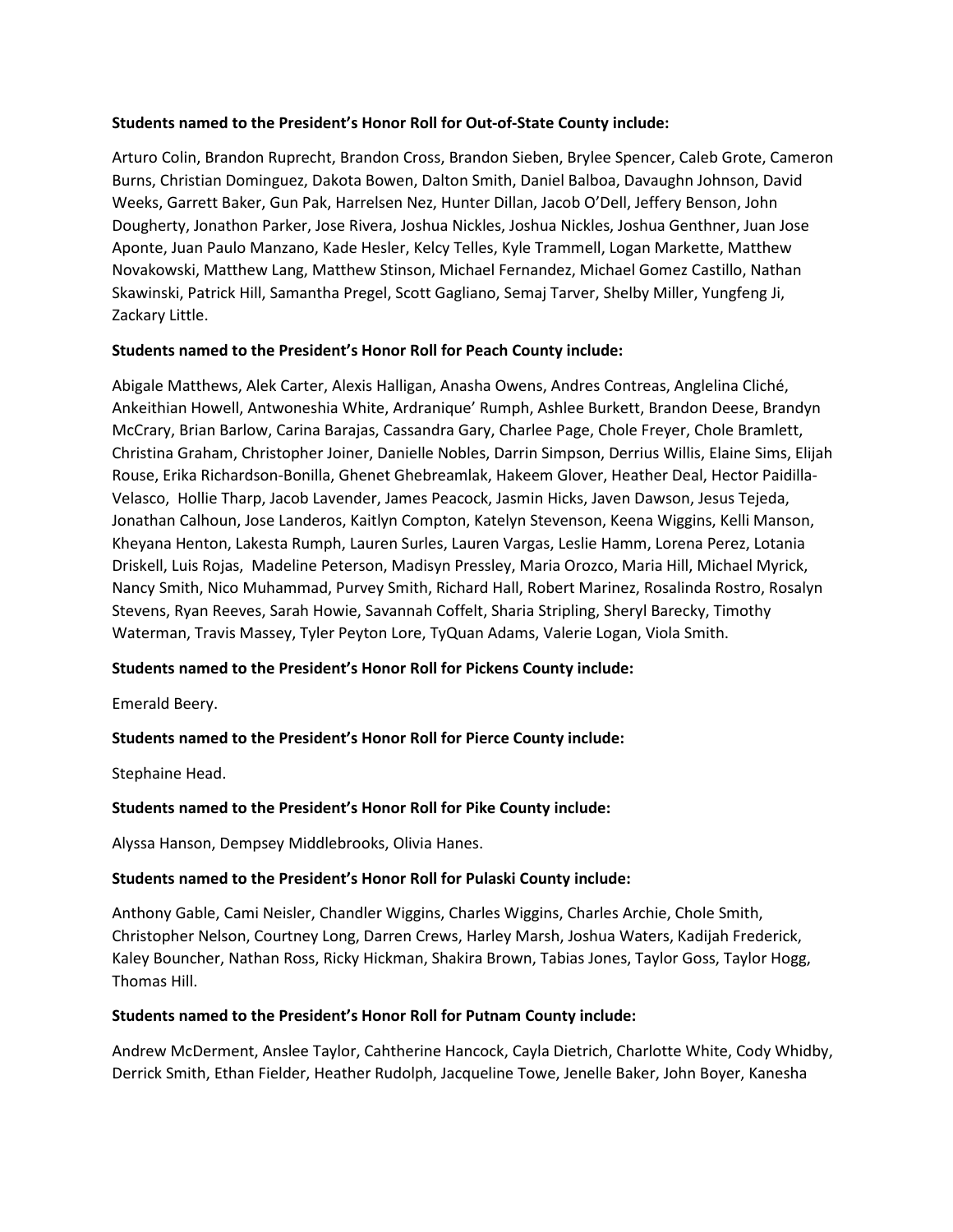Lowe, Kelsie Evens, Kristina Feagin, Krystal Ortega, Laura Ladnier, Lindsay Evens, Logan Camp, Lydia Davis, Noel Schornhost, Quanterykah Quarterman, Samantha Moore, Tanika Griffin, Taylor Herren.

### **Students named to the President's Honor Roll for Richmond County include:**

Autumn Floyd, Brandi Bell.

### **Students named to the President's Honor Roll for Rockdale County include:**

Kevin Daffin, Tamira Anderson.

### **Students named to the President's Honor Roll for Schley County include:**

Haley Welch, Whitney Welch.

### **Students named to the President's Honor Roll for Spalding County include:**

Anthony Rector, Chelsie Richardson, Joshua Betsill, Megan Franklin.

### **Students named to the President's Honor Roll for Stephens County include:**

Anna Ashe.

### **Students named to the President's Honor Roll for Stewart County include:**

John Morgan.

### **Students named to the President's Honor Roll for Sumter County include:**

Christian Hall, Kendall Kendrick.

#### **Students named to the President's Honor Roll for Tattnall County include:**

Dennis Merrion.

# **Students named to the President's Honor Roll for Taylor County include:**

Alice Norwood, Alisha Harvey, Colin Hester, David Anderson, De Aundrea Character, Jennifer Wainwright, Joshua Baker, Lilibeth Toscano, Mary Cummings, Presley Crawford, Rachel Starling, Randolph Norwood, Sydni Wainwright.

#### **Students named to the President's Honor Roll for Tift County include:**

Montavious Terrell, Natalie Butler.

# **Students named to the President's Honor Roll for Treutlen County include:**

Mallory Hutcheson.

#### **Students named to the President's Honor Roll for Twiggs County include:**

Akito Stephens, Brionna Height, Candice Chappell, Caroline Garnto, DeAnna Williams, Eugene Richardson, Hailey Barnhart, Heather Avery, Joshua Taylor, Kyle Bowen, Macey Limbaugh, Marrisa James, Melissa Bowen, Phillip Young, Taylor Ellis, Twyla Lindsey.